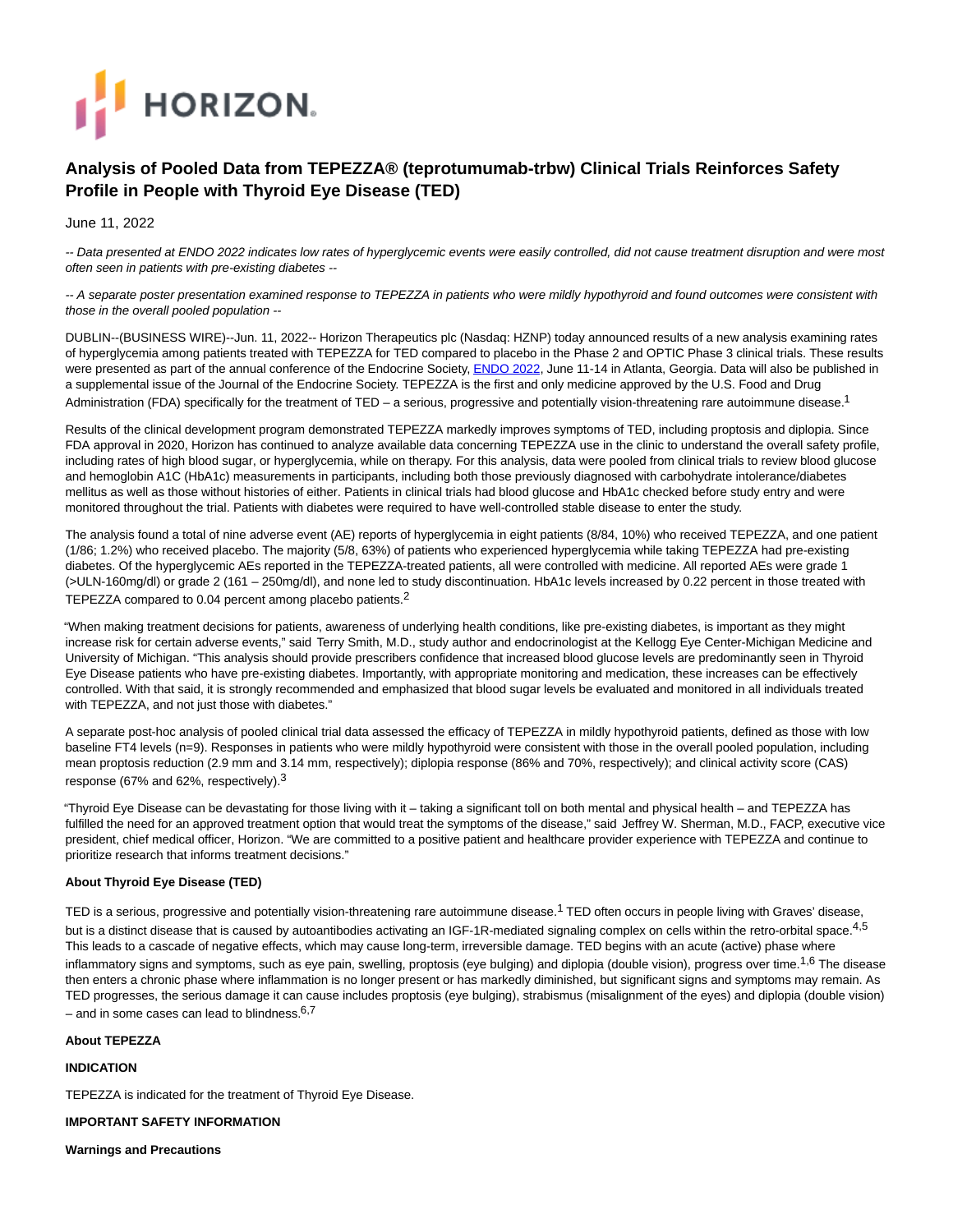**Infusion Reactions:** TEPEZZA may cause infusion reactions. Infusion reactions have been reported in approximately 4% of patients treated with TEPEZZA. Reported infusion reactions have usually been mild or moderate in severity. Signs and symptoms may include transient increases in blood pressure, feeling hot, tachycardia, dyspnea, headache and muscular pain. Infusion reactions may occur during an infusion or within 1.5 hours after an infusion. In patients who experience an infusion reaction, consideration should be given to premedicating with an antihistamine, antipyretic, or corticosteroid and/or administering all subsequent infusions at a slower infusion rate.

**Preexisting Inflammatory Bowel Disease:** TEPEZZA may cause an exacerbation of preexisting inflammatory bowel disease (IBD). Monitor patients with IBD for flare of disease. If IBD exacerbation is suspected, consider discontinuation of TEPEZZA.

**Hyperglycemia:** Increased blood glucose or hyperglycemia may occur in patients treated with TEPEZZA. In clinical trials, 10% of patients (two-thirds of whom had preexisting diabetes or impaired glucose tolerance) experienced hyperglycemia. Hyperglycemic events should be managed with medications for glycemic control, if necessary. Monitor patients for elevated blood glucose and symptoms of hyperglycemia while on treatment with TEPEZZA. Patients with preexisting diabetes should be under appropriate glycemic control before receiving TEPEZZA.

### **Adverse Reactions**

The most common adverse reactions (incidence ≥5% and greater than placebo) are muscle spasm, nausea, alopecia, diarrhea, fatigue, hyperglycemia, hearing impairment, dysgeusia, headache, dry skin, and menstrual disorders.

#### **Please see [Full Prescribing Information o](https://cts.businesswire.com/ct/CT?id=smartlink&url=https%3A%2F%2Fwww.hzndocs.com%2FTEPEZZA-Prescribing-Information.pdf&esheet=52744031&newsitemid=20220611005001&lan=en-US&anchor=Full+Prescribing+Information&index=2&md5=707934568090616aba24bfbd32480da8)r visi[t TEPEZZAhcp.com](https://cts.businesswire.com/ct/CT?id=smartlink&url=http%3A%2F%2Fwww.TEPEZZAhcp.com&esheet=52744031&newsitemid=20220611005001&lan=en-US&anchor=TEPEZZAhcp.com&index=3&md5=7b2d40ccab922d4a52bd4410539320a1) for more information.**

#### **About Horizon**

Horizon is a global biotechnology company focused on the discovery, development and commercialization of medicines that address critical needs for people impacted by rare, autoimmune and severe inflammatory diseases. Our pipeline is purposeful: We apply scientific expertise and courage to bring clinically meaningful therapies to patients. We believe science and compassion must work together to transform lives. For more information on how we go to incredible lengths to impact lives, visit [www.horizontherapeutics.com a](https://cts.businesswire.com/ct/CT?id=smartlink&url=http%3A%2F%2Fwww.horizontherapeutics.com&esheet=52744031&newsitemid=20220611005001&lan=en-US&anchor=www.horizontherapeutics.com&index=4&md5=51871b25822c2fb991a8493cabf416fb)nd follow us o[n Twitter,](https://cts.businesswire.com/ct/CT?id=smartlink&url=https%3A%2F%2Ftwitter.com%2FHorizonNews&esheet=52744031&newsitemid=20220611005001&lan=en-US&anchor=Twitter&index=5&md5=8315d752a3d58959076565a0567c8a0c) [LinkedIn,](https://cts.businesswire.com/ct/CT?id=smartlink&url=https%3A%2F%2Fwww.linkedin.com%2Fcompany%2Fhorizontherapeutics&esheet=52744031&newsitemid=20220611005001&lan=en-US&anchor=LinkedIn&index=6&md5=5b4e4f3c5012028bbc46a030020b59c4) [Instagram a](https://cts.businesswire.com/ct/CT?id=smartlink&url=https%3A%2F%2Fwww.instagram.com%2Fhorizontherapeutics%2F&esheet=52744031&newsitemid=20220611005001&lan=en-US&anchor=Instagram&index=7&md5=c458c56b8313d16705dd23ba66035873)nd [Facebook.](https://cts.businesswire.com/ct/CT?id=smartlink&url=https%3A%2F%2Fwww.facebook.com%2FHorizonTherapeutics%2F&esheet=52744031&newsitemid=20220611005001&lan=en-US&anchor=Facebook&index=8&md5=c3161f7f07abc90e324a7dfc927e21dc)

## **Forward-Looking Statements**

This press release contains forward-looking statements, including statements regarding the potential benefits of TEPEZZA and Horizon's research plans. These forward-looking statements are based on management's expectations and assumptions as of the date of this press release and actual results may differ materially from those in these forward-looking statements as a result of various factors. These factors include, but are not limited to, risks regarding whether future data analyses or clinical evidence will be consistent with prior data and the extent to which physicians prescribe TEPEZZA to certain TED patients. For a further description of these and other risks facing Horizon, please see the risk factors described in Horizon's filings with the United States Securities and Exchange Commission, including those factors discussed under the caption "Risk Factors" in those filings. Forward-looking statements speak only as of the date of this press release and Horizon undertakes no obligation to update or revise these statements, except as may be required by law.

## **References**

- 1. Barrio-Barrio J, et al. Graves' Ophthalmopathy: VISA versus EUGOGO Classification, Assessment, and Management. Journal of Ophthalmopathy. 2015;2015:249125.
- 2. Smith, TJ, et al. Blood Glucose in Thyroid Eye Disease (TED) in Patients Treated with Teprotumumab: Clinical Trials Data. Poster session presented at: Annual Conference of the Endocrine Society (ENDO); 2022 June 11-14; Atlanta, GA.
- 3. Smith, TJ, et al. Efficacy of Teprotumumab for Thyroid Eye Disease in Hypothyroid Patients. Poster session presented at: Annual Conference of the Endocrine Society (ENDO); 2022 June 11-14; Atlanta, GA.
- 4. Weightman DR, et al. Autoantibodies to IGF-1 Binding Sites in Thyroid Associated Ophthalmopathy. Autoimmunity. 1993;16(4):251–257.
- 5. Pritchard J, et al. Immunoglobulin Activation of T Cell Chemoattractant Expression in Fibroblasts from Patients with Graves' Disease Is Mediated Through the Insulin-Like Growth Factor 1 Receptor Pathway. J Immunol. 2003;170:6348-6354.
- 6. Bartalena L, Kahaly GJ, Baldeschi L, et al. The 2021 European Group on Graves' Orbitopathy (EUGOGO) Clinical Practice Guidelines for the Medical Management of Graves' Orbitopathy [published online ahead of print]. Eur J Endocrinol. 2021 Jul 1:EJE-21-0479.R1. doi: 10.1530/EJE-21-0479.
- 7. McKeag D, et al. Clinical features of dysthyroid optic neuropathy: a European Group on Graves' Orbitopathy (EUGOGO) survey. Br J Ophthalmol. 2007;91:455-458.

View source version on [businesswire.com:](http://businesswire.com/)<https://www.businesswire.com/news/home/20220611005001/en/>

**Investors: Tina Ventura** Senior Vice President, Investor Relations [Investor-relations@horizontherapeutics.com](mailto:Investor-relations@horizontherapeutics.com)

**U.S. Media: Rachel Vann** Director, Product Communications [media@horizontherapeutics.com](mailto:media@horizontherapeutics.com)